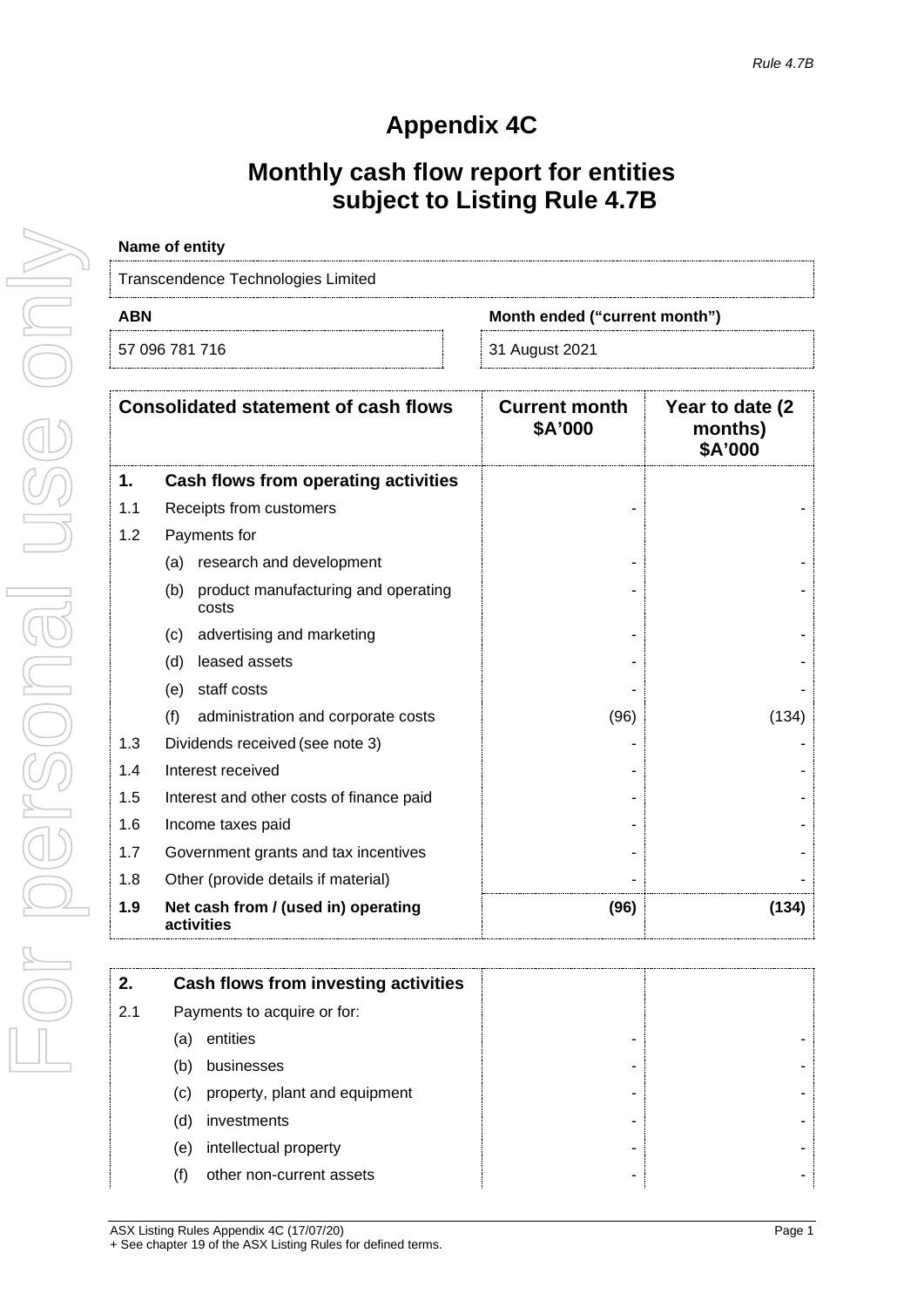|     | <b>Consolidated statement of cash flows</b>       | <b>Current month</b><br>\$A'000 | Year to date (2)<br>months)<br>\$A'000 |
|-----|---------------------------------------------------|---------------------------------|----------------------------------------|
| 2.2 | Proceeds from disposal of:                        |                                 |                                        |
|     | entities<br>(a)                                   |                                 |                                        |
|     | (b)<br>businesses                                 |                                 |                                        |
|     | property, plant and equipment<br>(C)              |                                 |                                        |
|     | (d)<br>investments                                |                                 |                                        |
|     | intellectual property<br>(e)                      |                                 |                                        |
|     | (f)<br>other non-current assets                   |                                 |                                        |
| 2.3 | Cash flows from loans to other entities           |                                 |                                        |
| 2.4 | Dividends received (see note 3)                   |                                 |                                        |
| 2.5 | Other (provide details if material)               |                                 |                                        |
| 2.6 | Net cash from / (used in) investing<br>activities |                                 |                                        |

| 3.   | Cash flows from financing activities                                                          |  |
|------|-----------------------------------------------------------------------------------------------|--|
| 3.1  | Proceeds from issues of equity securities<br>(excluding convertible debt securities)          |  |
| 3.2  | Proceeds from issue of convertible debt<br>securities                                         |  |
| 3.3  | Proceeds from exercise of options                                                             |  |
| 3.4  | Transaction costs related to issues of<br>equity securities or convertible debt<br>securities |  |
| 3.5  | Proceeds from borrowings                                                                      |  |
| 3.6  | Repayment of borrowings                                                                       |  |
| 3.7  | Transaction costs related to loans and<br>borrowings                                          |  |
| 3.8  | Dividends paid                                                                                |  |
| 3.9  | Other (provide details if material)                                                           |  |
| 3.10 | Net cash from / (used in) financing<br>activities                                             |  |

|     | Net increase / (decrease) in cash and<br>cash equivalents for the period |      |      |
|-----|--------------------------------------------------------------------------|------|------|
| 4.1 | Cash and cash equivalents at beginning of<br>period                      | 454  |      |
| 4.2 | Net cash from / (used in) operating<br>activities (item 1.9 above)       | (96) | 134. |
| 4.3 | Net cash from / (used in) investing activities<br>(item 2.6 above)       |      |      |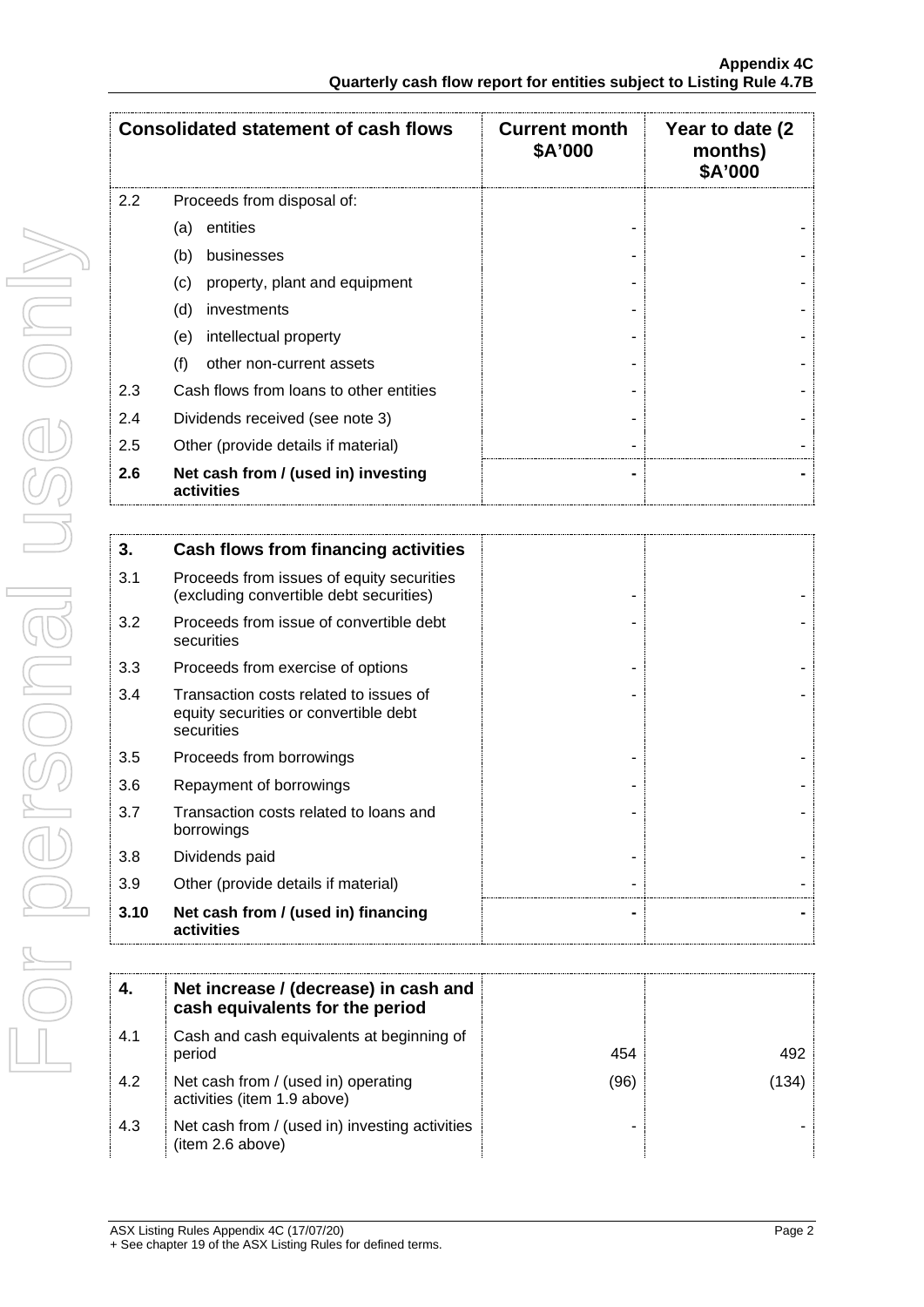|     | Consolidated statement of cash flows                                | <b>Current month</b><br>\$A'000 | Year to date (2)<br>months)<br><b>\$A'000</b> |
|-----|---------------------------------------------------------------------|---------------------------------|-----------------------------------------------|
| 4.4 | Net cash from / (used in) financing activities<br>(item 3.10 above) |                                 |                                               |
| 4.5 | Effect of movement in exchange rates on<br>cash held                |                                 |                                               |
| 4.6 | Cash and cash equivalents at end of<br>period                       | 358                             |                                               |

| 5.  | Reconciliation of cash and cash<br>equivalents<br>at the end of the month (as shown in the<br>consolidated statement of cash flows) to the<br>related items in the accounts | <b>Current month</b><br>\$A'000 | <b>Previous month</b><br>\$A'000 |
|-----|-----------------------------------------------------------------------------------------------------------------------------------------------------------------------------|---------------------------------|----------------------------------|
| 5.1 | <b>Bank balances</b>                                                                                                                                                        | 358                             | 454                              |
| 5.2 | Call deposits                                                                                                                                                               |                                 |                                  |
| 5.3 | <b>Bank overdrafts</b>                                                                                                                                                      |                                 |                                  |
| 5.4 | Other (provide details)                                                                                                                                                     |                                 |                                  |
| 5.5 | Cash and cash equivalents at end of<br>month (should equal item 4.6 above)                                                                                                  | 358                             |                                  |

| 6.                                                                                                                                                        | Payments to related parties of the entity and their<br>associates                          | <b>Current month</b><br><b>\$A'000</b> |
|-----------------------------------------------------------------------------------------------------------------------------------------------------------|--------------------------------------------------------------------------------------------|----------------------------------------|
| 6.1                                                                                                                                                       | Aggregate amount of payments to related parties and their<br>associates included in item 1 |                                        |
| 6.2                                                                                                                                                       | Aggregate amount of payments to related parties and their<br>associates included in item 2 |                                        |
| Note: if any amounts are shown in items 6.1 or 6.2, your monthly activity report must include a description of, and an<br>explanation for, such payments. |                                                                                            |                                        |
| 6.1                                                                                                                                                       | Director fees paid to a Director related entity \$4,643                                    |                                        |

Company secretarial and financial management fees paid to a Director related entity \$6,000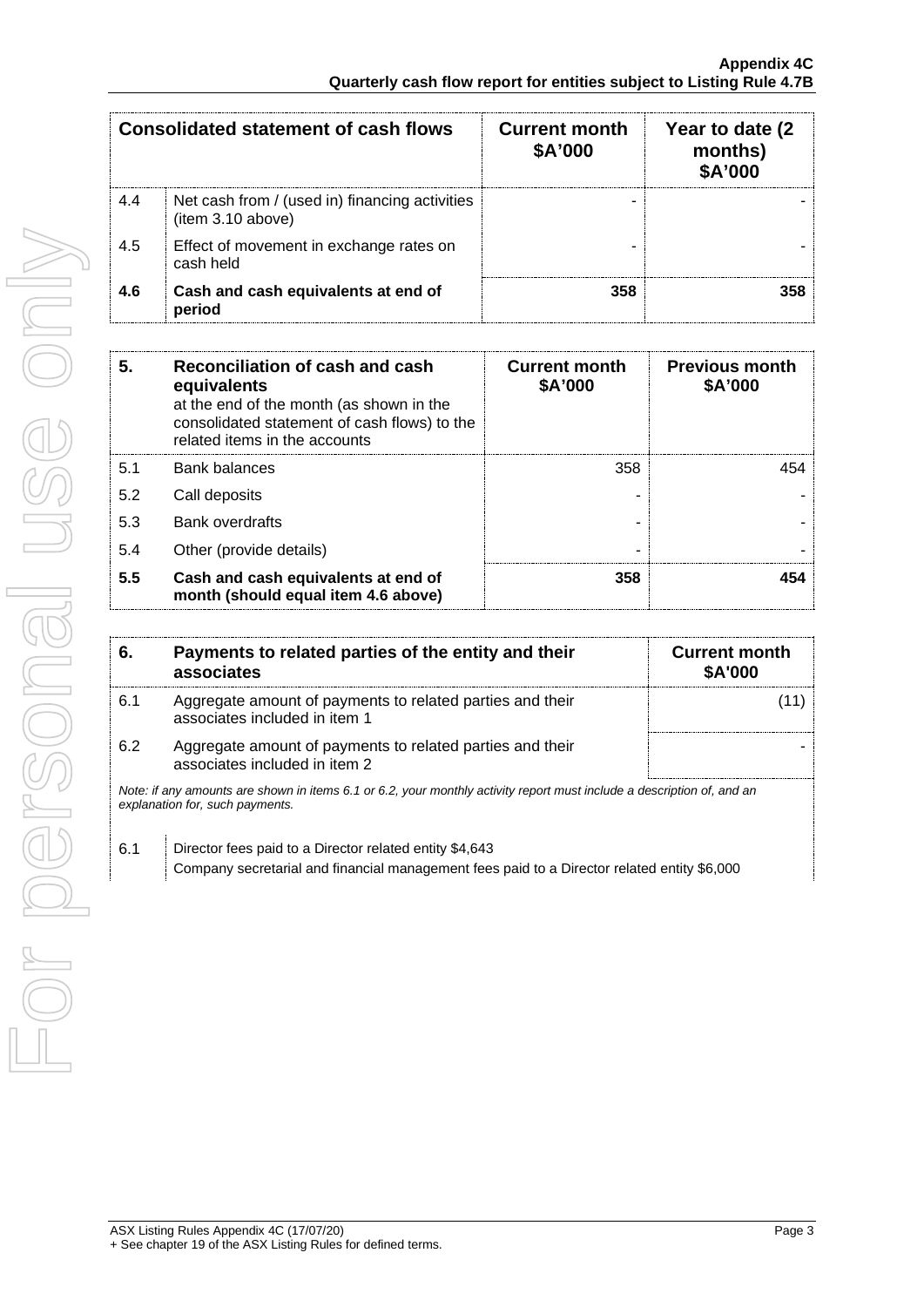|    | <b>Financing facilities</b><br>Note: the term "facility' includes all forms of financing<br>arrangements available to the entity.<br>Add notes as necessary for an understanding of the | <b>Total facility</b><br>amount at month<br>end<br>\$A'000 | Amount drawn at<br>month end<br>\$A'000 |
|----|-----------------------------------------------------------------------------------------------------------------------------------------------------------------------------------------|------------------------------------------------------------|-----------------------------------------|
| 71 | sources of finance available to the entity.<br>Loan facilities                                                                                                                          | ۰                                                          |                                         |
|    |                                                                                                                                                                                         |                                                            |                                         |

- 7.2 Credit standby arrangements
- 7.3 Other (please specify)
- 7.4 **Total financing facilities - -**

| <b>Total facility</b><br>amount at month<br>end<br>\$A'000 | Amount drawn at<br>month end<br>\$A'000 |
|------------------------------------------------------------|-----------------------------------------|
|                                                            |                                         |
|                                                            |                                         |
|                                                            |                                         |
|                                                            |                                         |

- 7.5 **Unused financing facilities available at month end**
- 7.6 Include in the box below a description of each facility above, including the lender, interest rate, maturity date and whether it is secured or unsecured. If any additional financing facilities have been entered into or are proposed to be entered into after month end, include a note providing details of those facilities as well.

N/A

| 8.  |                                                                                                                                                                                                                      | Estimated cash available for future operating activities                                                                                                                                                               | \$A'000 |  |
|-----|----------------------------------------------------------------------------------------------------------------------------------------------------------------------------------------------------------------------|------------------------------------------------------------------------------------------------------------------------------------------------------------------------------------------------------------------------|---------|--|
| 8.1 | Net cash from / (used in) operating activities (item 1.9)<br>(96)                                                                                                                                                    |                                                                                                                                                                                                                        |         |  |
| 8.2 |                                                                                                                                                                                                                      | Cash and cash equivalents at month end (item 4.6)<br>358                                                                                                                                                               |         |  |
| 8.3 |                                                                                                                                                                                                                      | Unused finance facilities available at month end (item 7.5)                                                                                                                                                            |         |  |
| 8.4 |                                                                                                                                                                                                                      | Total available funding (item $8.2 +$ item $8.3$ )<br>358                                                                                                                                                              |         |  |
| 8.5 | Estimated months of funding available (item 8.4 divided by<br>item 8.1)                                                                                                                                              |                                                                                                                                                                                                                        | 4       |  |
|     | Note: if the entity has reported positive net operating cash flows in item 1.9, answer item 8.5 as "N/A". Otherwise, a<br>figure for the estimated months of funding available must be included in item 8.5.         |                                                                                                                                                                                                                        |         |  |
| 8.6 | If item 8.5 is less than 6 months, please provide answers to the following questions:                                                                                                                                |                                                                                                                                                                                                                        |         |  |
|     | 8.6.1                                                                                                                                                                                                                | Does the entity expect that it will continue to have the current level of net operating<br>cash flows for the time being and, if not, why not?                                                                         |         |  |
|     | Answer: The costs included in Item 1.9 mainly relate to fees associated with the Redcastle<br>Gold Project transaction and the ASX annual listing fee.                                                               |                                                                                                                                                                                                                        |         |  |
|     | 8.6.2                                                                                                                                                                                                                | Has the entity taken any steps, or does it propose to take any steps, to raise further<br>cash to fund its operations and, if so, what are those steps and how likely does it<br>believe that they will be successful? |         |  |
|     | Answer: As announced on 29 July 2021, the Company is in the process of completing a<br>capital raising under a full form prospectus (TTL ASX Announcement 21 September<br>2021) to raise a minimum of \$4.5 million. |                                                                                                                                                                                                                        |         |  |
|     | 8.6.3                                                                                                                                                                                                                | Does the entity expect to be able to continue its operations and to meet its business<br>objectives and, if so, on what basis?                                                                                         |         |  |
|     | Answer: Yes, when the acquisition and capital raising is completed, the Company will have<br>sufficient funds for its operations.                                                                                    |                                                                                                                                                                                                                        |         |  |

*Note: where item 8.5 is less than 6 months, all of questions 8.6.1, 8.6.2 and 8.6.3 above must be answered.*